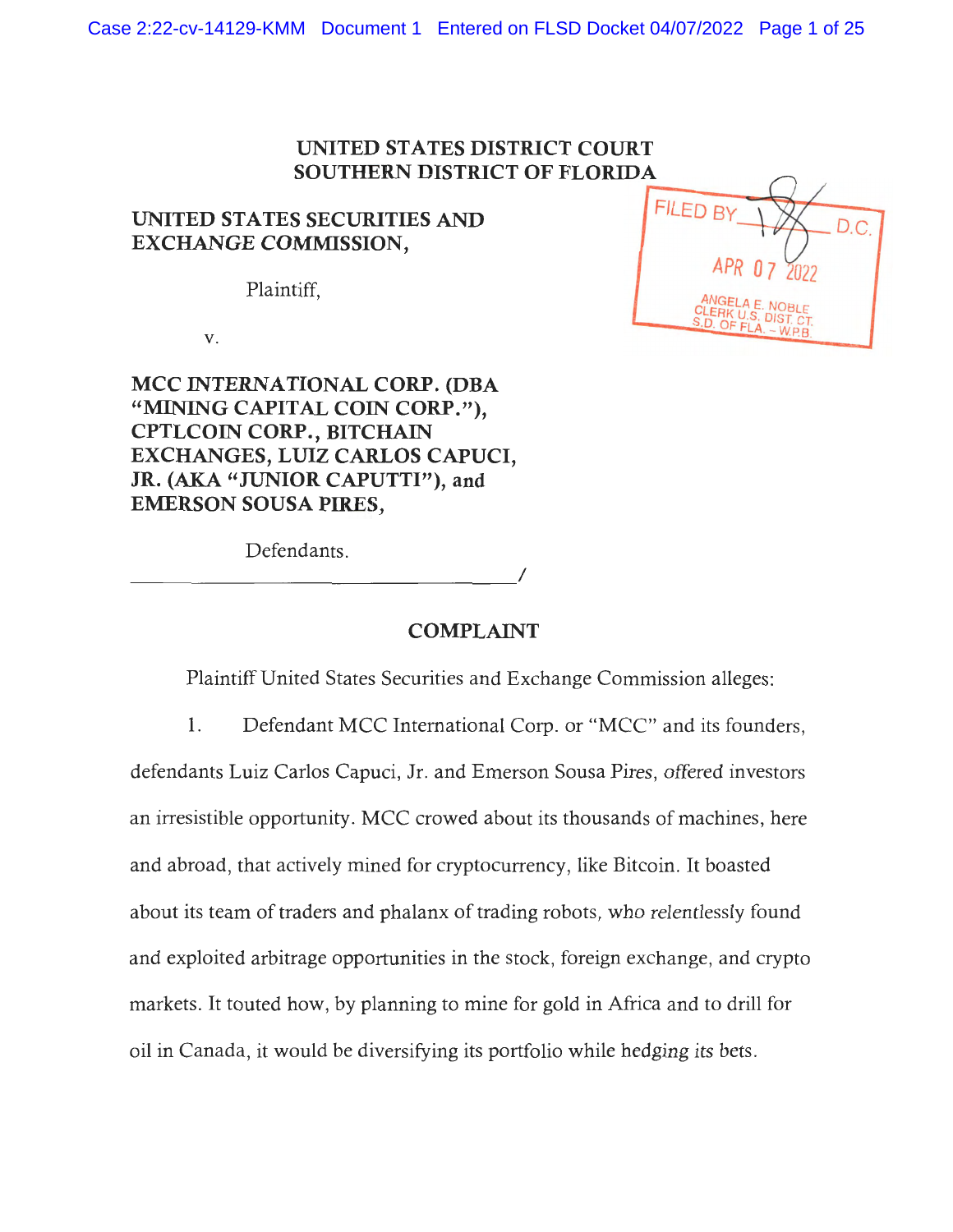2. All of which made MCC a most impressive company. But what made it an *irresistible* investment opportunity was its *guaranteed* returns: An eye-popping 1% daily "profit sharing" return, paid weekly. So just one week after an investor made her \$10,000 investment, MCC would pay her \$700. A week later, another \$700. And so on. So that by the time her membership expired a year later, her initial \$10,000 investment would have ballooned to  $$36,400 - a$  guaranteed annual return of  $364\%$ .

3. Better still, MCC allowed an investor to easily tap into her returns. Each week she could make a request to liquidate her \$700 weekly returns. So after 15 weeks, she could recoup her \$10,000 initial investment (and then some). And then she *still* could look forward to 37 *more* guaranteed installments of \$700 coming her way, which she could easily liquidate to use as she saw fit. All thanks to MCC's profitable mining and trading operations.

4. But wait – there was more. Rather than take her profit-sharing returns in Bitcoin, MCC offered her a once-in-a-lifetime opportunity to get in on the ground floor of its very own newly minted Capital Coin tokens ("CPTL"). If Bitcoin was any guide – and really, why wouldn't it be? – if she invested her \$36,400 in the still nascent CPTL, there was no limit to the wealth she could amass once the currency caught on.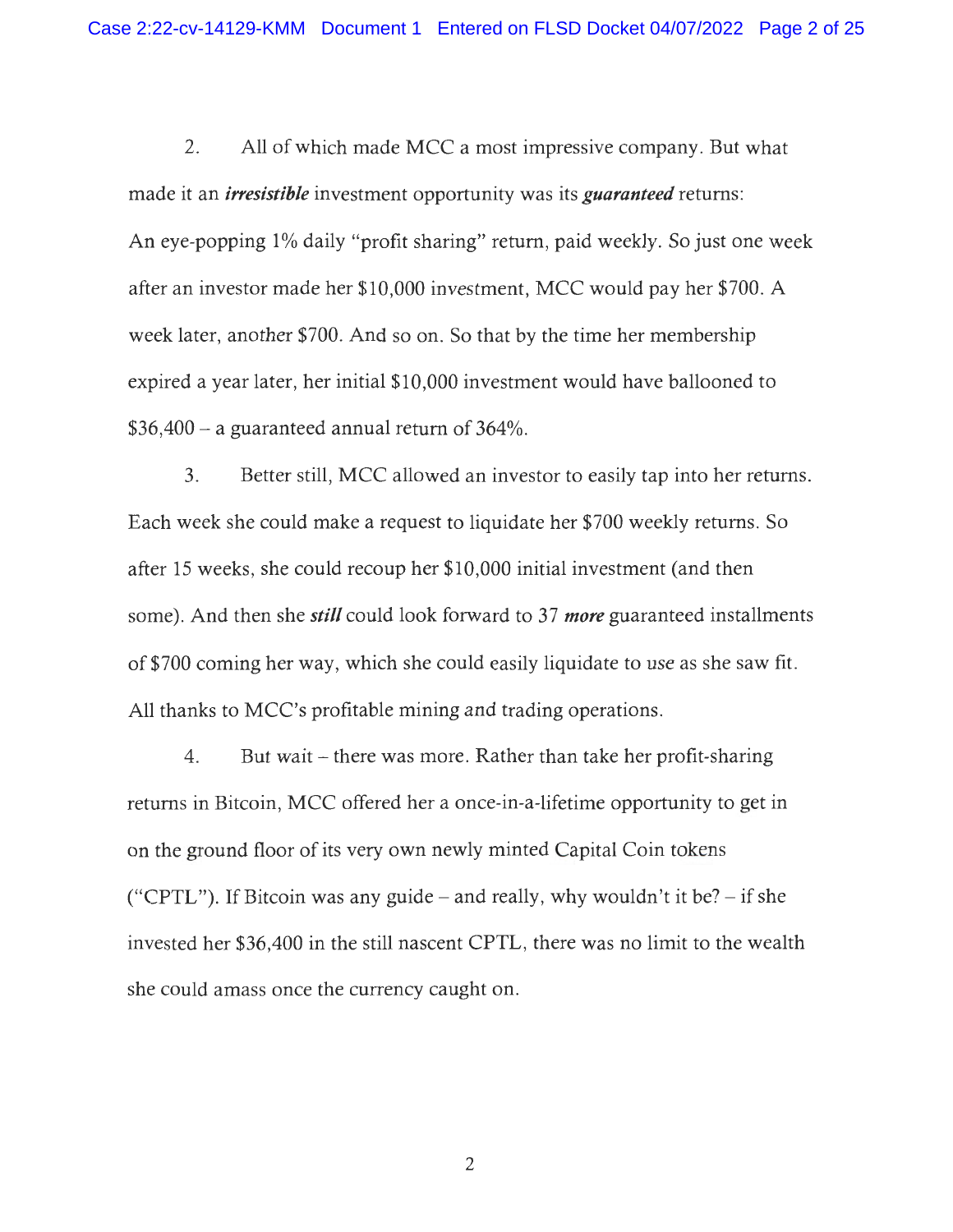5. Tens of thousands of investors in the United States and abroad lined up to invest in MCC. Defendants took in at the very least \$8 million in investor proceeds, although their true haul was likely much, much more.

6. As it turned out, an investor could check out of MCC anytime she liked, but her money could never leave. Once she entrusted her hard-earned savings to MCC, defendants put up roadblock after roadblock to prevent her from cashing out. Worse, they shook her down for *still more money* - in the form of new transaction fees and renewals – if she ever hoped to see her money again.

7. MCC was a Potemkin village for the digital age. There was no mining for cryptocurrency. No trading robots. No trading. MCC might have created its own crypto asset, but it had no real value. MCC had one, and only one, source of revenues: Its unsuspecting investors.

8. The United States Securities and Exchange Commission ("SEC") brings this lawsuit to put an immediate stop to the defendants' ongoing misconduct; to marshal and safeguard assets; to prevent further harm to investors; and to hold defendants accountable for their deception and lies.

#### **JURISDICTION AND VENUE**

9. The SEC brings this action pursuant to Section 20(b) of the Securities Act of 1933 ("Securities Act") [15 U.S.C. §77t(b)] and Sections 21(d) and 2l(e) of the Securities Exchange Act of 1934 ("Exchange Act") [15 U .S.C.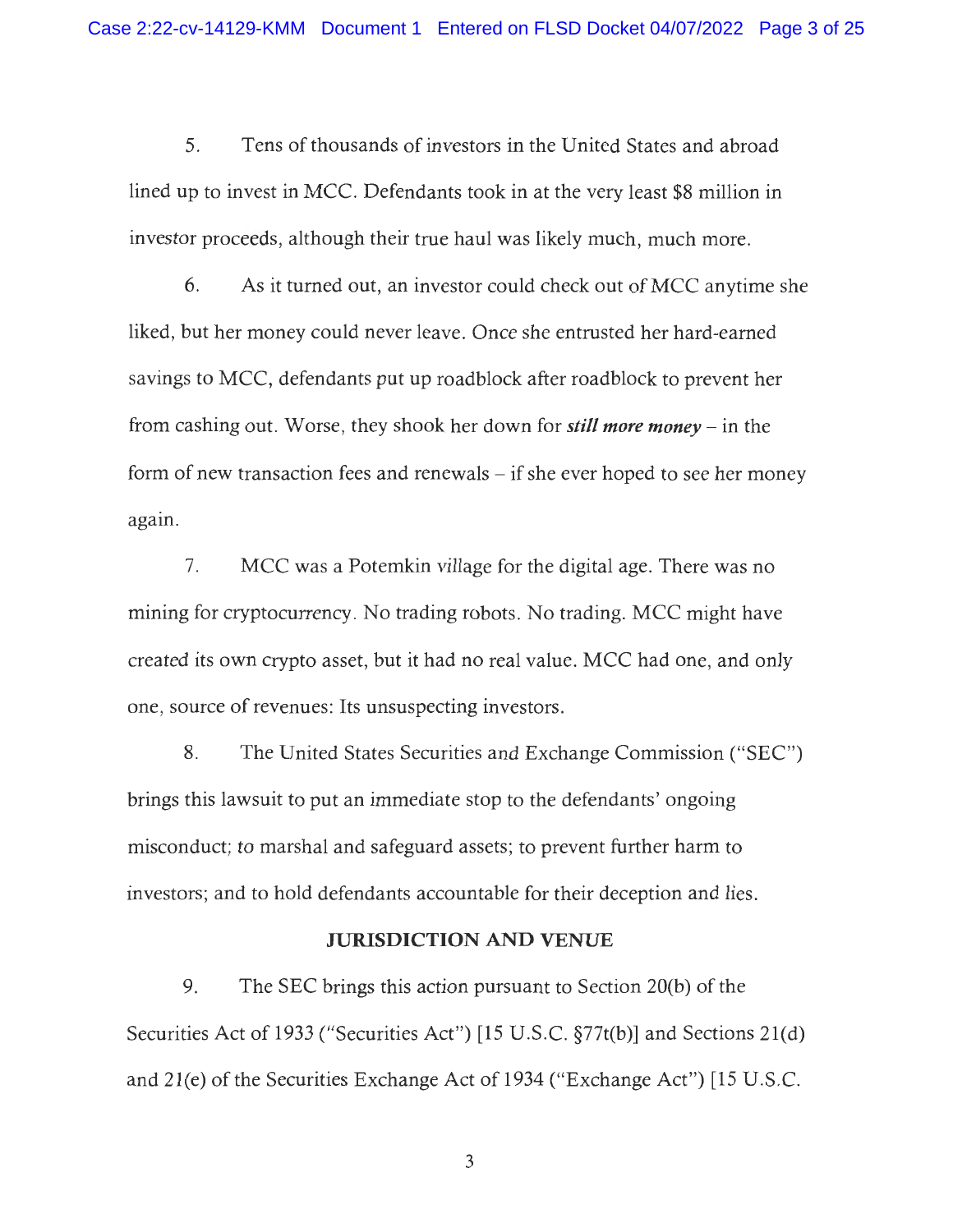§§78u(d) and 78u(e)].

10. This Court has jurisdiction over this action pursuant to Section 22 of the Securities Act [15 U.S.C. § 77v], Section 27 of the Exchange Act [15 U.S.C. § 78aa], and 28 U.S.C. § 1331.

11. Venue is proper in this Court pursuant to Section 27 of the Exchange Act [15 U.S.C.  $\S$  78aa]. Acts, practices and courses of business constituting violations alleged herein have occurred within the jurisdiction of the United States District Court for the Southern District of Florida and elsewhere.

12. Defendants directly and indirectly made use of the means and instrumentalities of interstate commerce and of the mails in connection with the acts, practices, and courses of business alleged herein, and will continue to do so unless enjoined.

#### **DEFENDANTS**

13. **Defendant MCC International Corp.** (dba "Mining Capital Coin Corp.") ("MCC"), established in 2018, is a Massachusetts corporation organized to conduct "general virtual services." In 2018 and 2019, MCC maintained an office in Port St. Lucie, Florida. It continues to operate through its President, defendant Luiz Carlos Capuci, Jr. MCC is not registered with the Commission in any capacity, nor has it ever registered or tried to register any offering of securities under the Securities Act or any class of securities under the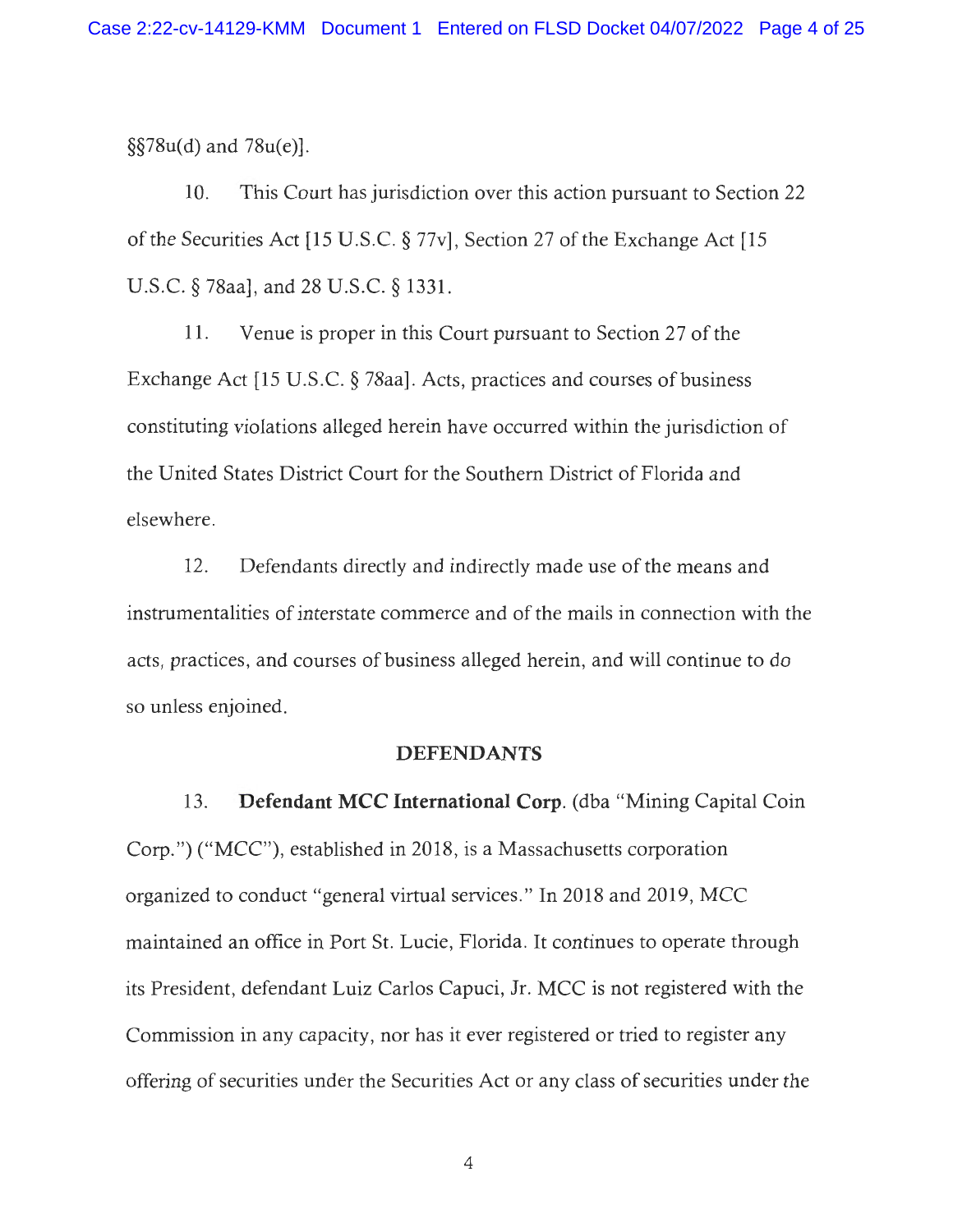Exchange Act.

14. **Defendant CPTLCoin Corp.** ("CPTLCoin"), established in 2020, is a Massachusetts corporation organized to conduct "training and consulting on CPTL, management, business administrations." Its principal place of business is in Worcester, Massachusetts. CPTLCoin is not registered with the Commission in any capacity. CPTLCoin has never registered or tried to register any offering of securities under the Securities Act or any class of securities under the Exchange Act.

15. **Defendant Bitchain Exchanges** ("Bitchain"), an unincorporated organization or association, operated the website bitchainexchanges.com. It once listed an office address in Palo Alto, California. Bitchain purports to be a crypto asset trading platform that trades CPTL, a crypto asset created by MCC, and defendant Luiz Carlos Capuci, Jr. Capuci registered Bitchain's website. About a month later, the website's registrant was changed to "Shawn Lee," purportedly Bitchain's Chief Technology Officer. Bitchain is not registered and has never tried to register with the Commission in any capacity. Bitchain has never registered or tried to register any offering of securities under the Securities Act or any class of securities under the Exchange Act.

16. **Defendant Luiz Carlos Capuci, Jr.** (aka "Junior Caputti") ("Capuci"), age 45, on information and belief recently relocated to Brazil. Capuci was living in Port St. Lucie, Florida when the SEC first served him with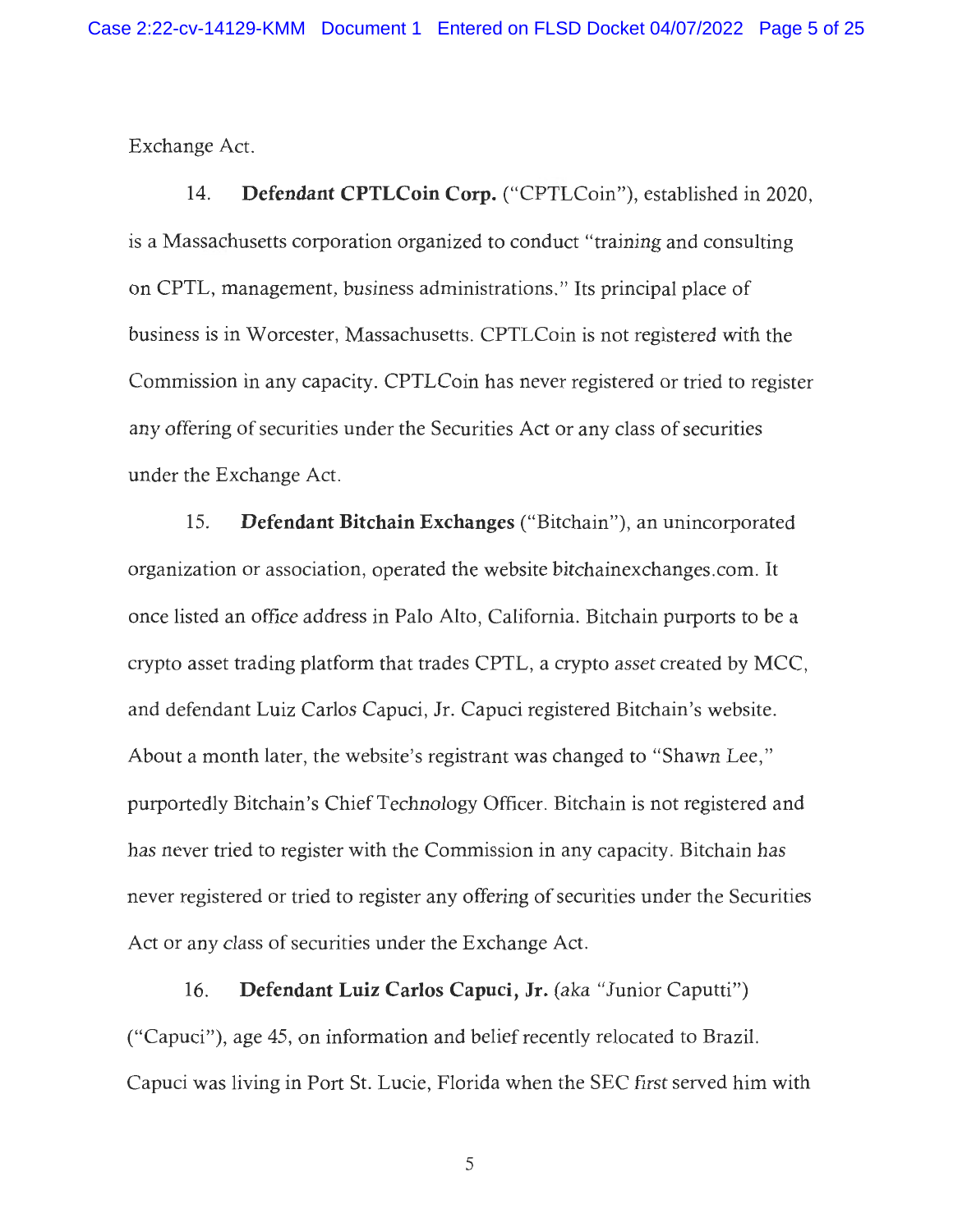investigatory subpoenas. He is a citizen of Brazil and the United States. Capuci is MCC's founder, president, director, and registered agent. He is also CPTLCoin's CEO, president, vice-president, director, treasurer, secretary, and registered agent. Capuci is not registered with the Commission or associated with a registrant in any capacity.

17. **Defendant Emerson Sousa Pires** ("Pires"), age 32, formerly of Fort Myers, Florida, is MCC's co-founder, former vice-president, secretary, treasurer, and director. Upon information and belief, he left MCC around November 2020 and now resides in Brazil, where he is a citizen. Pires is not registered with the Commission or associated with a registrant in any capacity.

#### **FACTS**

#### **MCC AND ITS MINING PACKAGES**

18. In 2017, Capuci and Pires founded MCC. Capuci and Pires told potential investors that MCC made money through "cryptocurrency mining"; trading stocks and foreign exchange ("forex"); and "trading cryptocurrency" on digital asset trading platforms. They claimed MCC worked with the "world's leading exchanges" to trade cryptocurrencies through "arbitrage trading generating 1% to 1.5% per day." Capuci and Pires told potential investors that MCC had traders who conducted "forex trading generat [ing]  $0.6\%$  to  $1\%$  per day," and that MCC operated in the forex market with "semi-automatic robotic trading. "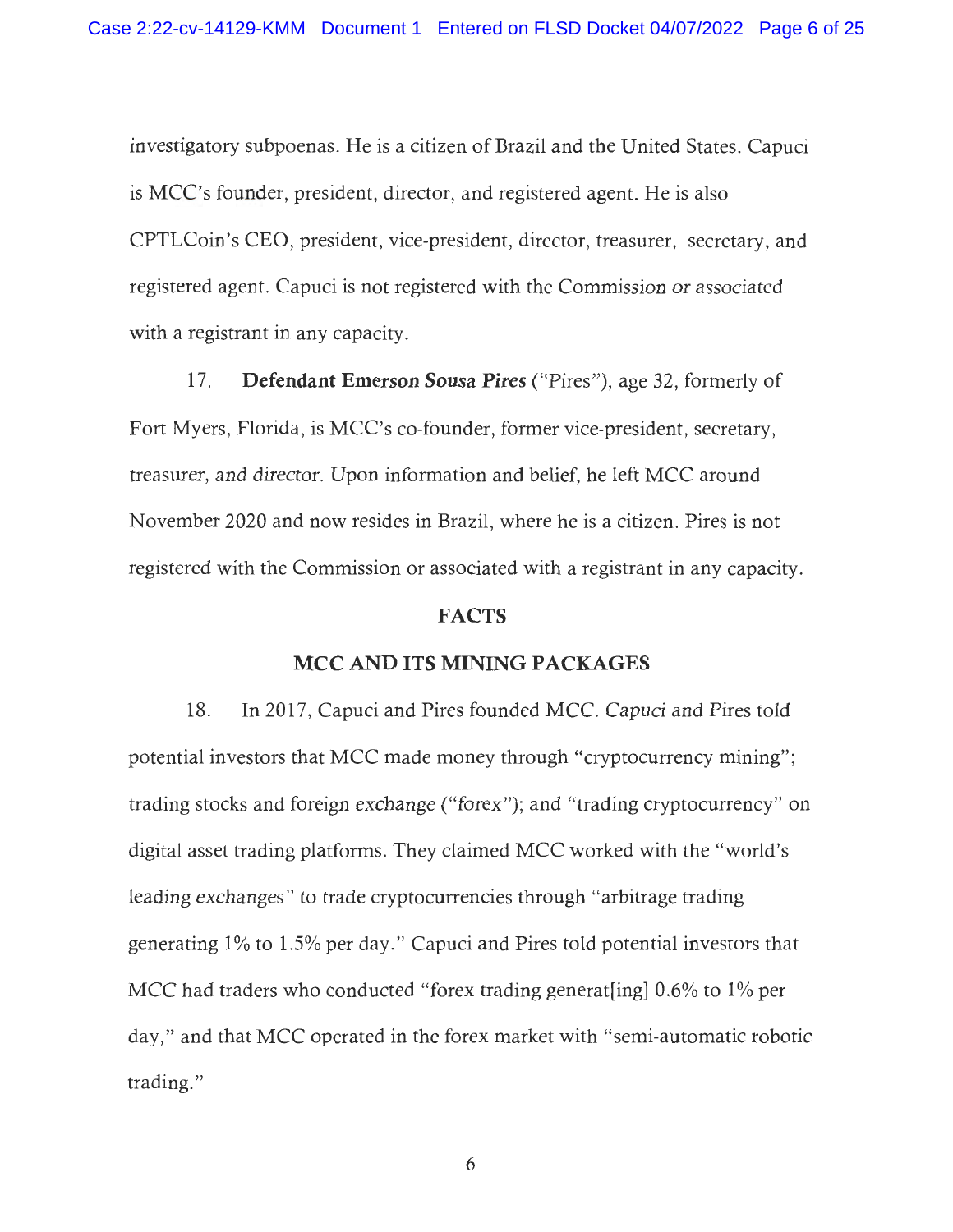19. Capuci and Pires described for potential investors MCC's robust mining operations in Miami, Vermont, and Iceland. MCC's investor marketing materials touted its 45,198 active machines that mined Bitcoin.

20. In publicly available Facebook videos, Capuci, and Pires purported to showcase MCC's mining machines. One such video shows equipment, which Capuci describes as "almost 400 machines" in MCC's Florida offices that are "mining" and "making money for you guys!" He explains that MCC has seven such offices filled with "mining [machines] like this." These machines, Capuci insists in the video, prove that MCC is a "real company" with "real machines," not some "Ponzi scheme. "

21. In another Facebook video, a camera pans rows of "mining machines" as Pires tells investors: "You can see here, we're mining right now, all the time for you, MCC working with the investments, working with the money, working with your money, making your money work for you."

22. Capuci and Pires told investors and potential investors that MCC used investor funds not only to buy and maintain those mining operations, but also to mine for gold in Africa and to drill for oil in Canada.

23. One MCC slideshow illustrated to prospective investors and investors how MCC made money for its investors through its mining operations: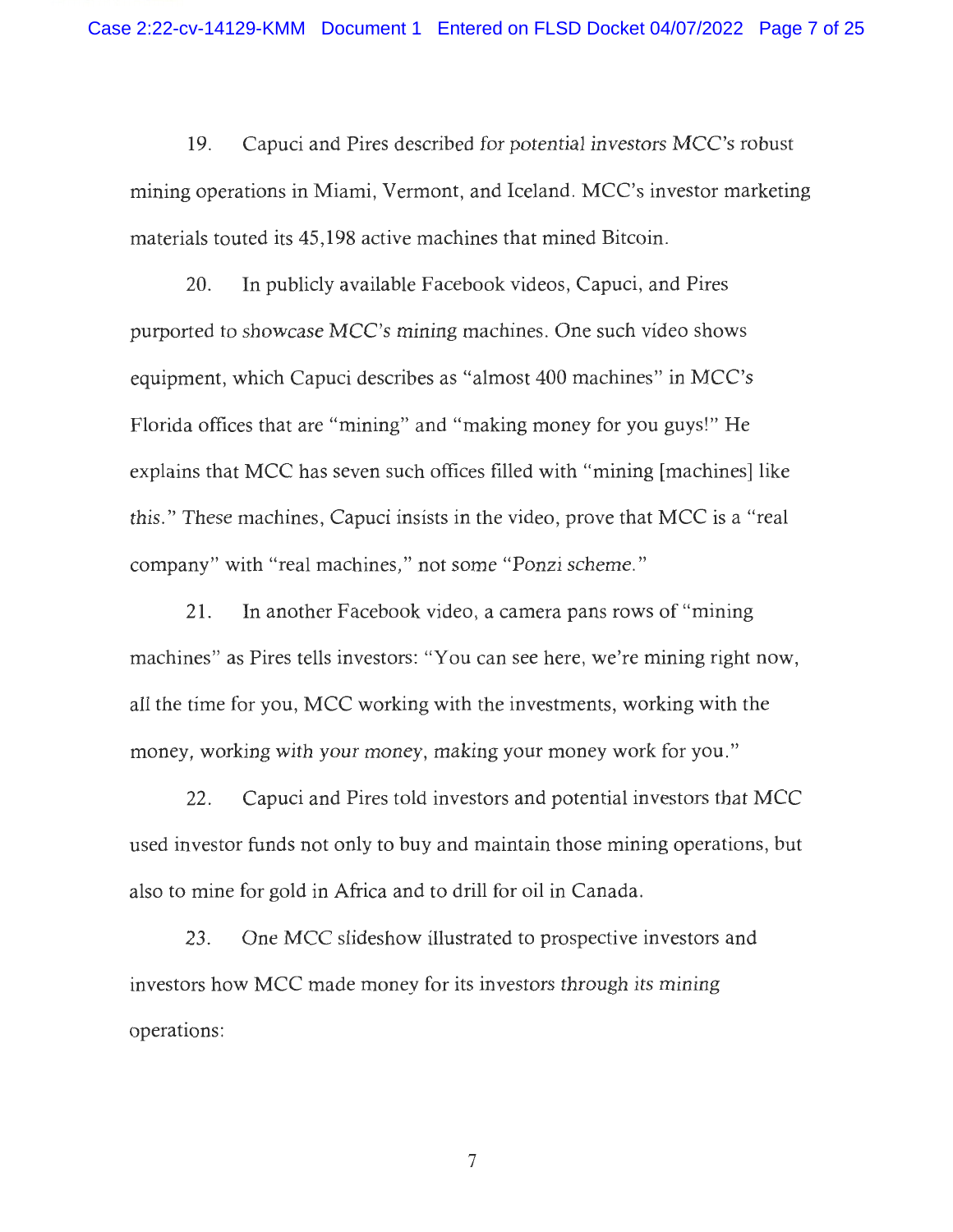

**24. Another MCC slideshow illustrated to prospective investors and** 

**investors how MCC made money through arbitrage trading:** 



**25. And in another detailed slide, MCC calculated for prospective investors and investors how MCC made money for its investors through forex trading:**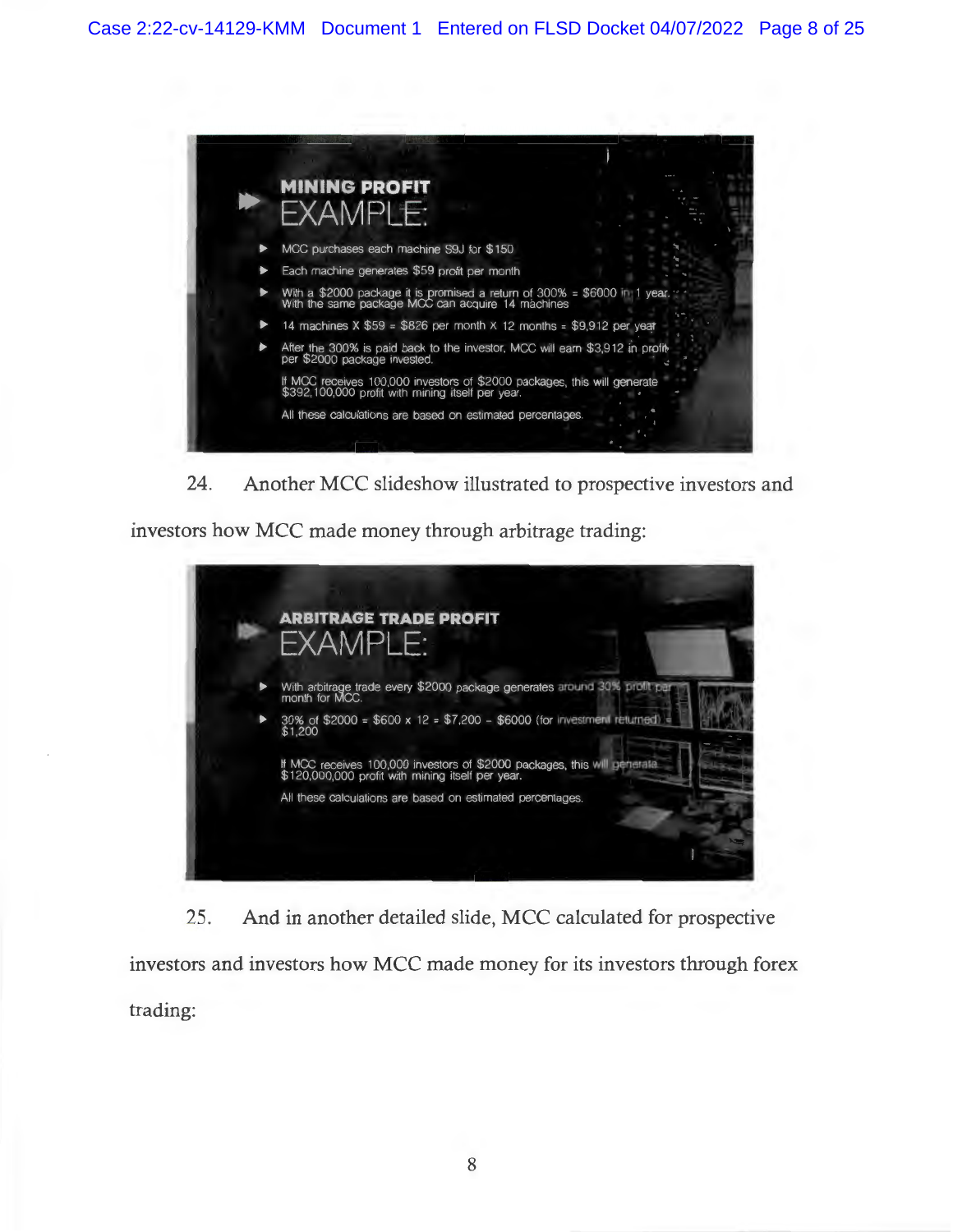

26. Defendants explained to investors that they could tap into these profits by buying MCC's "mining packages. " While prices varied over time , the packages typically ranged from about \$125 (for the "bronze package") to \$1 .2 million (for the "MVP Royal package"). In return, MCC guaranteed 52 weekly payouts to its members ranging from \$10 a week (for "bronze") to \$84,000 a week (for "MVP Royal"). In its marketing materials, MCC characterized such payouts as "Sharing Profit."

27. MCC, Capuci, and Pires relied on a multilevel marketing structure to solicit new investors. MCC encouraged existing investors to serve as "sponsors" who recruited new investors. These sponsors were not MCC employees. Rather, MCC would pay such sponsors commissions amounting to 10% of sales of mining packages made by the sponsor or her downline team.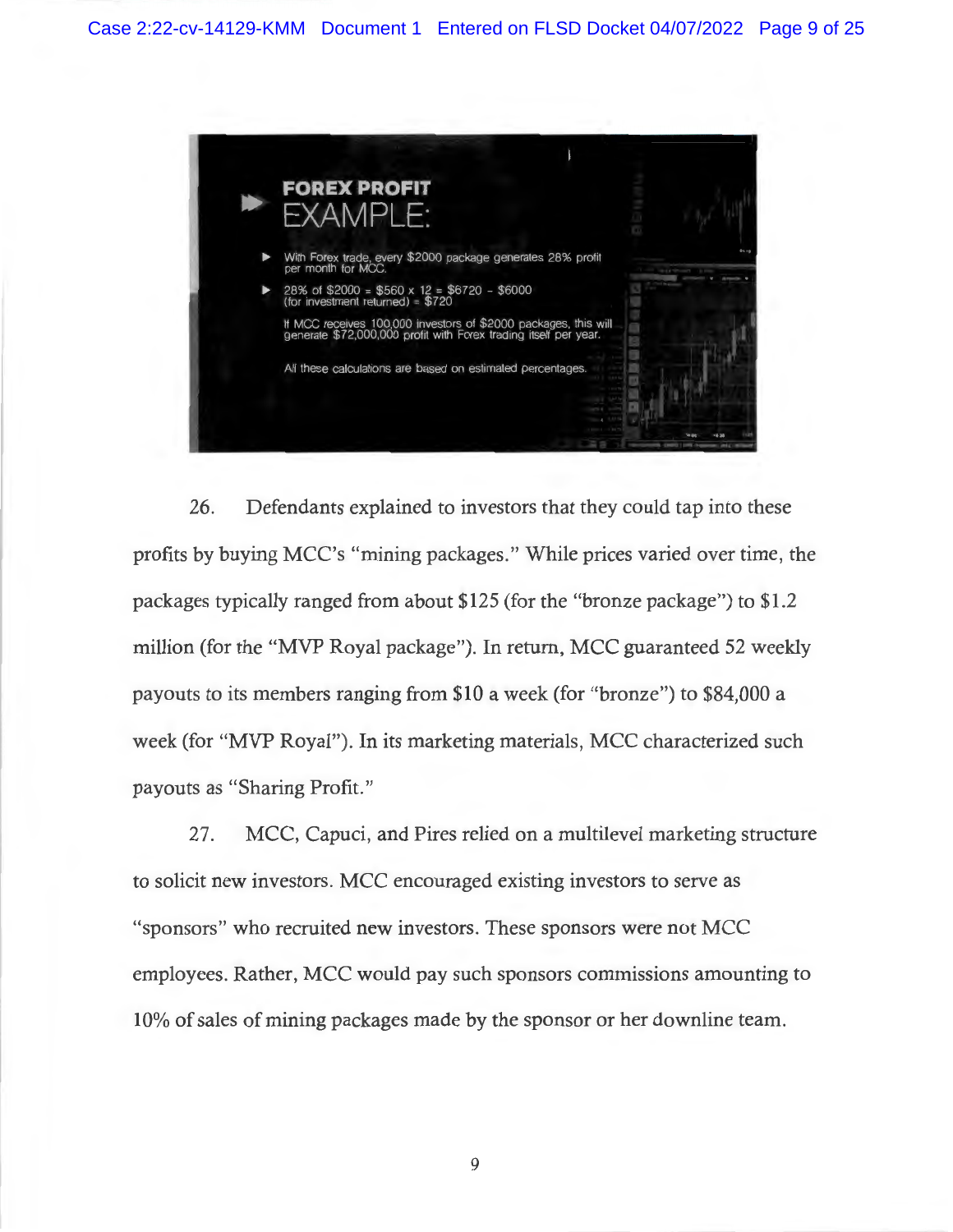28. As another sweetener, MCC promised extravagant gifts – including iPads, Apple Watches, a Mercedes C-180, a Range Rover Evoque, a Porsche Cayenne, and a Lamborghini Aventador – to those sponsors who proved adept at recruiting new investors.

29. Capuci and Pires supplemented this multilevel marketing compensation structure with an aggressive marketing campaign. This campaign included in-person solicitations in Las Vegas, Florida and elsewhere in the United States and around the world; live web-based presentations; web-based prerecorded videos, like those described above; publicly available Y ouTube videos, marketing on social media platforms; and slide shows and other written marketing materials.

30. To invest in MCC, investors would pay a \$50 "initiation fee" and select from a menu of "mining packages":



31. In its early days, MCC assured its members that they could easily liquidate their MCC investment by following a straightforward roadmap: (a) open an account with a third-party crypto asset trading platform; (b) submit a withdrawal request on the MCC "back office," which is the website where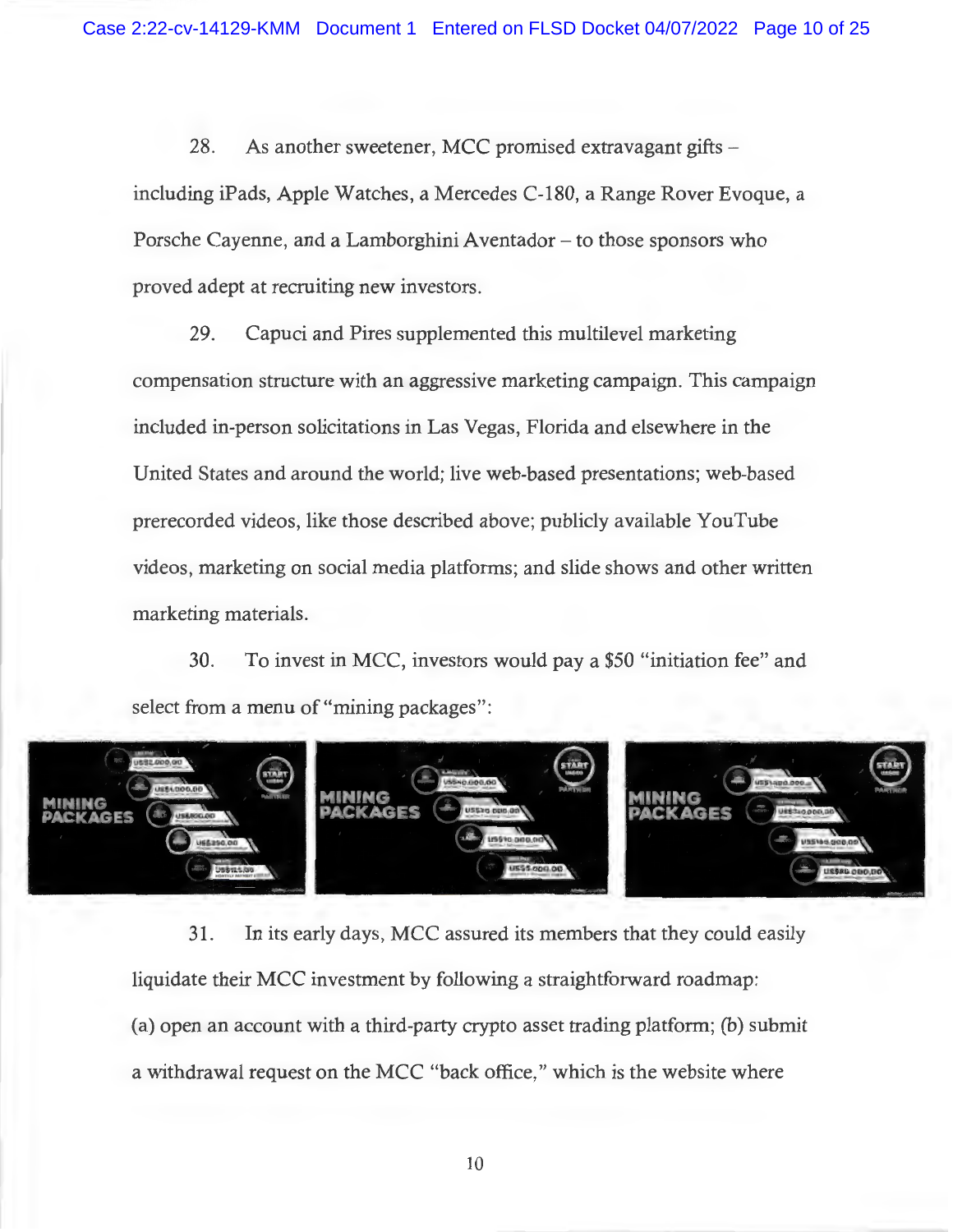MCC investors can manage their investment accounts; (c) transfer Bitcoin from their wallets on the MCC back office to their wallets on the third-party crypto asset trading platform; and (d) sell the Bitcoin for cash, or hold it as an investment.

# **THE CPTL TOKEN, BITCHAJN EXCHANGES, AND CPTLCOIN**

32. Later, MCC made the redemption process more complicated by requiring investors to withdraw their investment in "CPTL" - the newlyminted, MCC-created crypto asset. This required the MCC investor to create an account on the "Bitchain" website, which in tum required a fee. Capuci explained that Bitchain was an independent crypto asset trading platform  $$ unaffiliated with MCC - that "listed" and therefore accepted CPTL.

33. To imbue Bitchain with legitimacy, Capuci created a website, "CPTLCoin." The website stated that CPTL is listed with Bitchain. It published CPTL's market value as \$2.43 - the same value listed on Bitchain's website.

34. CPTLCoin also issued a "CPTL whitepaper," which informed investors and prospective investors that "[o]ver time, CPTL expects its native token to increase in price and market capitalization. This will reward early token holders and platform adopters, as well as encourage more users to join."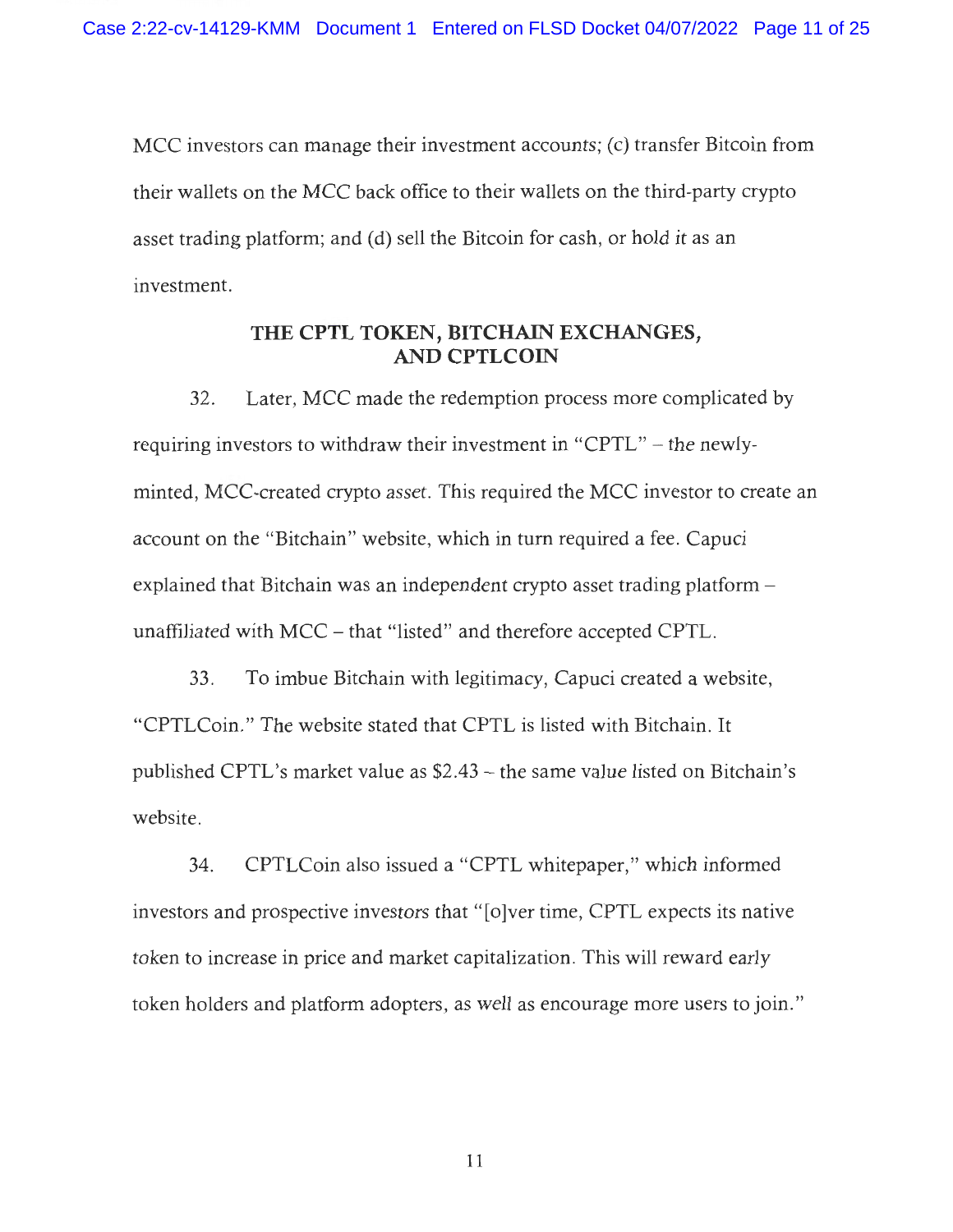35 . MCC, Capuci, and Pires directed investors seeking to liquidate their investment to transfer assets from their MCC back office wallets to their Bitchain wallets. From there, the investment proceeds would be converted to CPTL. MCC saddled investors seeking to redeem their investment with *another*  transaction fee - this time \$100 - which it characterized as a "know-yourcustomer" fee.

36. MCC never provided its investors with any notice before imposing these added restrictions and fees.

37. Defendants made many representations to MCC investors about the new CPTL:

- There would be a limited supply;
- MCC had applied to list CPTL on an established crypto asset exchange platform;
- That exchange would list CPTL on its platform no later than July 1, 2021;
- MCC had completed construction of a e-commerce mall that would accept CPTL in exchange for goods;
- MCC had made arrangements with major hotels and casinos to accept CPTL for payment; and
- The MCC Pay application which, investors were told, was like "Apple Pay," only with CPTL - was already up-and-running in Asia, and was pending authorization in the United States.
- 38. Pires made similar representations to MCC investors about

CPTL. In an audio recording shared with MCC investors, Pires explained that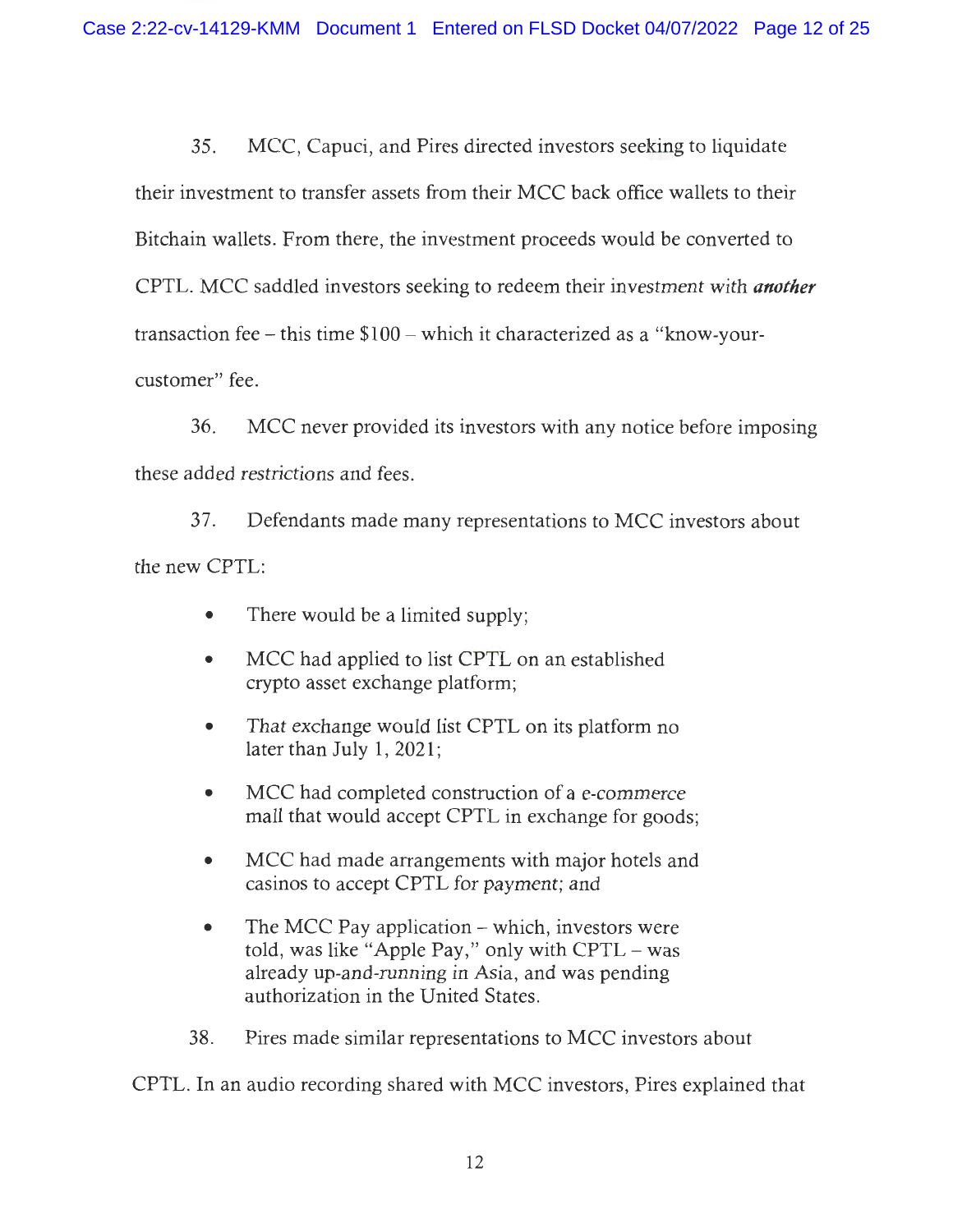CPTL would "eventually become decentralized because it will become a payment platform, just like the fiat currency we have today." Pires told MCC investors that CPTL was now "in the market," and that "we're having casinos that are going to be using the coin, we have [a] mall that's going to be using CPTL," and "we have MCC Pay that's going to be using CPTL."

### **MCC'S INVESTORS ARE UNABLE TO LIQUIDATE THEIR MCC INVESTMENTS**

39. When MCC members tried to sell CPTL on Bitchain before their one-year membership expired, they immediately encountered a litany of errors that stymied their efforts to liquidate their MCC investments. MCC investors thus faced an unfortunate choice: *Either* double-down on their initial MCC investment by buying another mining package *or* walk away from their MCC investment, along with any hope of recovery.

40. Capuci blamed Bitchain for these problems. Such blame can charitably be described as disingenuous, since as it turns out, Capuci *was*  Bitchain. Domain registration records reflect that Capuci paid to register Bitchain's website and then paid Domains by Proxy LLC to make his domain registration of Bitchain private.

41. Capuci also managed Bitchain's information technology personnel. In a handwritten organizational chart that Capuci created but never shared with MCC's investors, Capuci (who refers to himself as "Junior" and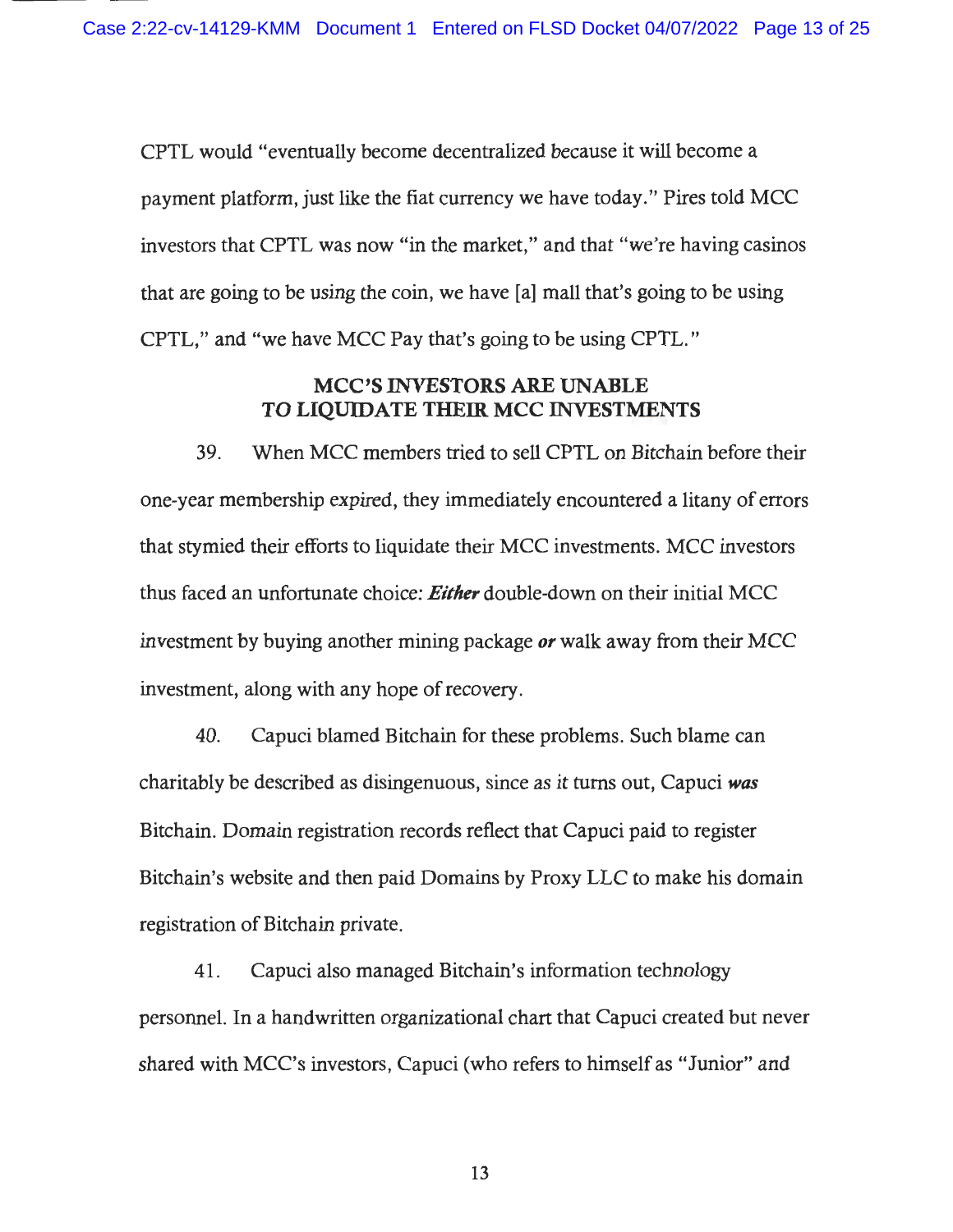"JR") identifies himself as Bitchain's CEO.

42. But MCC investors were not informed of defendants' ownership of Bitchain. On the contrary, Capuci insisted to investors that he was working *with*  Bitchain to resolve *its* problems. He also tried to "help" the investors in webinars by explaining how they could transfer funds from an MCC wallet to a Bitchain wallet. And in WhatsApp chats and videos he offered updates on his supposedly ongoing dialogue with Bitchain.

43. Capuci made short self-filmed videos that he circulated to investors via WhatsApp. In one such video, he assures viewers that MCC and Bitchain are not the same company and do not have the same owners: "MCC is a group which together has MCC, [a mall], and own about 30%-40% CPTL. Bitchain is a separate company, founded by a Brazilian guy," and later sold to a Chinese group. He further states: "I don't own Bitchain. When I give some announcements about Bitchain, or videos or audios, it's because I get information and I want to send information to you guys. I want to clarify for you guys - Bitchain for last 20 days was a little bit slow with transfer and withdrawals; the reason was they were creating [application programming interfaces]."

44. When defendants weren't making excuses for Bitchain or blaming it, they were blaming the pandemic for the delays. Bitchain joined in, publishing a "Bitchain COVID 19 Notice" on its website that attributed delays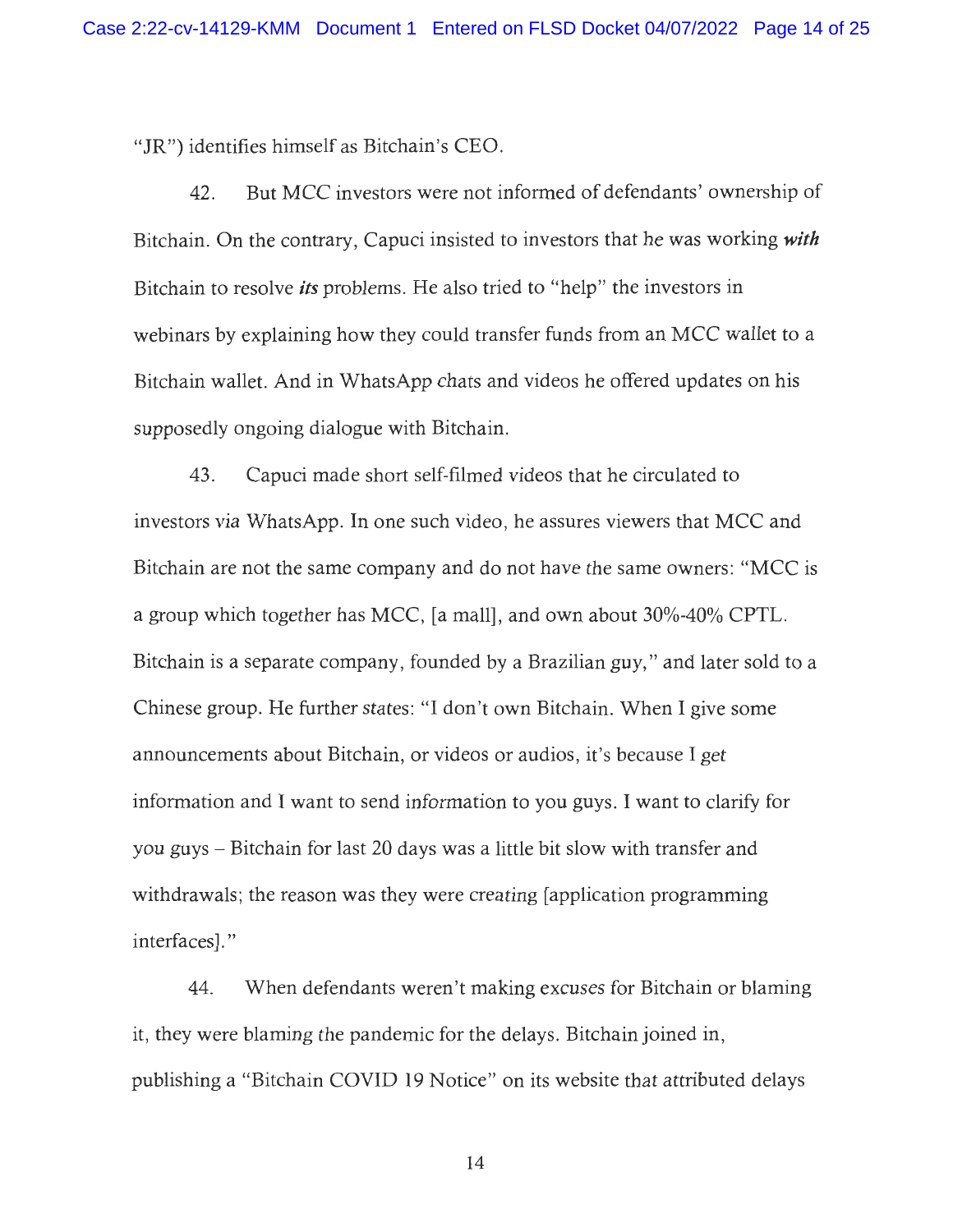to the virus.

45 . Meanwhile, defendants encouraged MCC's investors to view the glass as half-full: True, they couldn't negotiate, exchange, or do anything else with the CPTL they were stuck with. But at least they would be the beneficiaries of the inevitably precipitous spike in the value of the crypto asset, which was all but assured. Capuci predicted to investors that CPTL's market value would increase ten-fold in a single year. Both Capuci and Pires also counseled patience, reminding investors that it took several years before Bitcoin's value soared.

46. To advance this charade, defendants disguised Bitchain as a legitimate crypto asset trading platform. The Bitchain website prominently showcased a banner with real-time prices of crypto assets such as Bitcoin, Ethereum, Litecoin, Tether, Augur, Tron, Cardano, EOS, TenX, and of course, CPTL. In 2021, both Bitchain and the CPTLCoin website listed the value of CPTL as \$2.43 - seemingly in line with defendants' assurances of the currency's inevitable ascendance and the exact quote found on Capuci's website for CPTLCoin.

47. Bitchain's and CPTLCoin's representation about CPTL's market value of \$2.43 was good news to MCC investors who believed they had gotten in on the ground floor  $-$  at the low "promotional" price of \$0.10.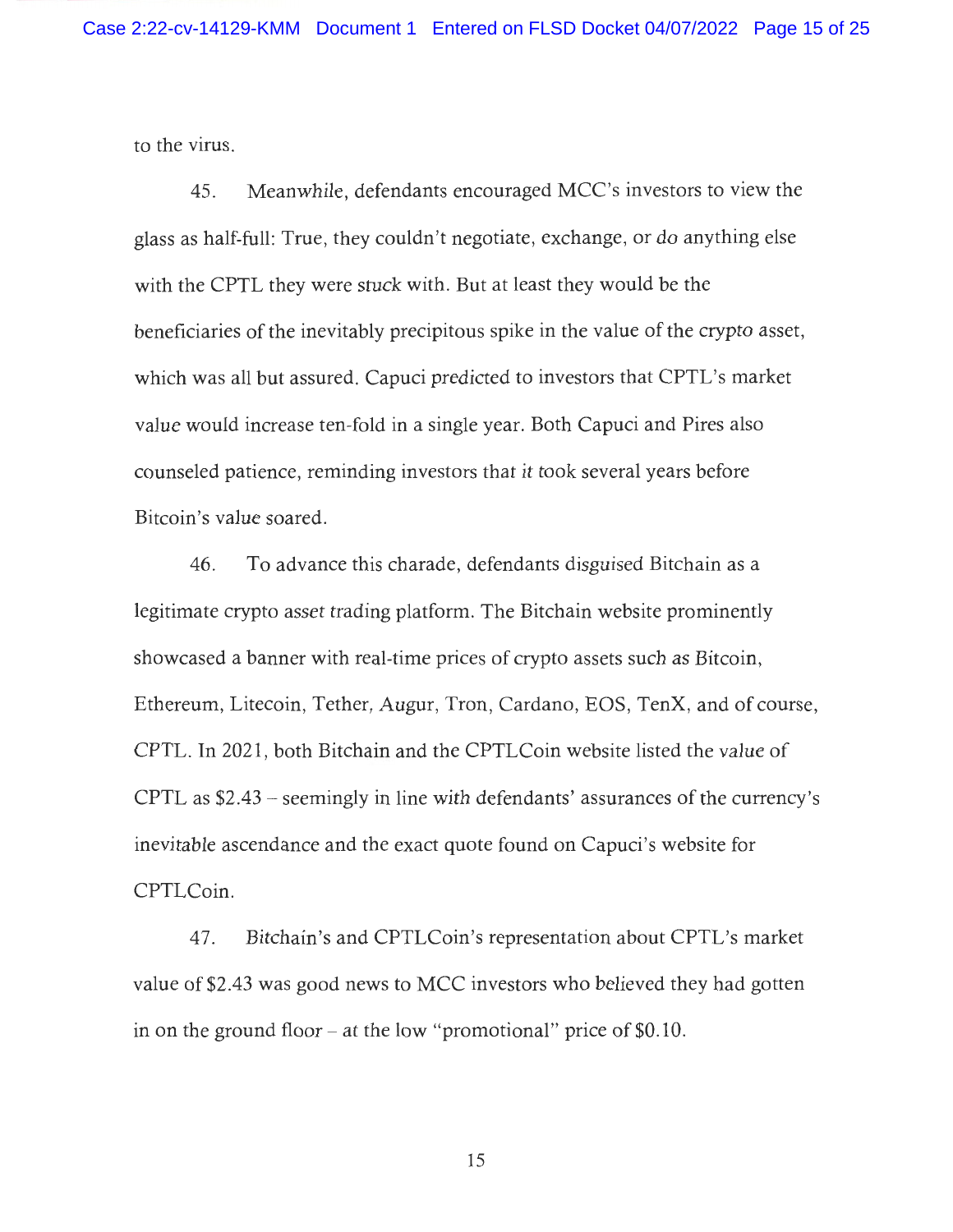#### **THE TRUTH**

48. *The Truth About Capuci's Background.* MCC, Capuci, and Pires plied MCC investors and prospective investors with lies about defendants' backgrounds. During one live appearance, Capuci told prospective investors that he had worked for the FBI for almost eight years. That was a lie. He never worked for the FBI.

49. *The Truth About MCC's "Partnerships."* Capuci told prospective investors that MCC was a "partner" of the Clinton Foundation. Along the same lines, MCC boasted that it had partnered with "The World Bank to secure an investment in ECO friendly power generators." There were no such partnerships.

50. *The Truth About MCC's Mining.* When questioned about MCC's use of mining machines during testimonies taken by the SEC in 2021 and 2022, Capuci and Pires both invoked their Fifth Amendment privilege against selfincrimination. In earlier SEC testimony in 2020, they had testified that MCC had some mining machines in the United States but "never used them" because one mining machine alone "uses more electricity than the whole building. " On information and belief, MCC has no assets or presence in either Vermont or in Iceland.

51. *The Truth About MCC's Trading.* MCC has admitted to the SEC that it never had trading robots and never engaged in any trading. When the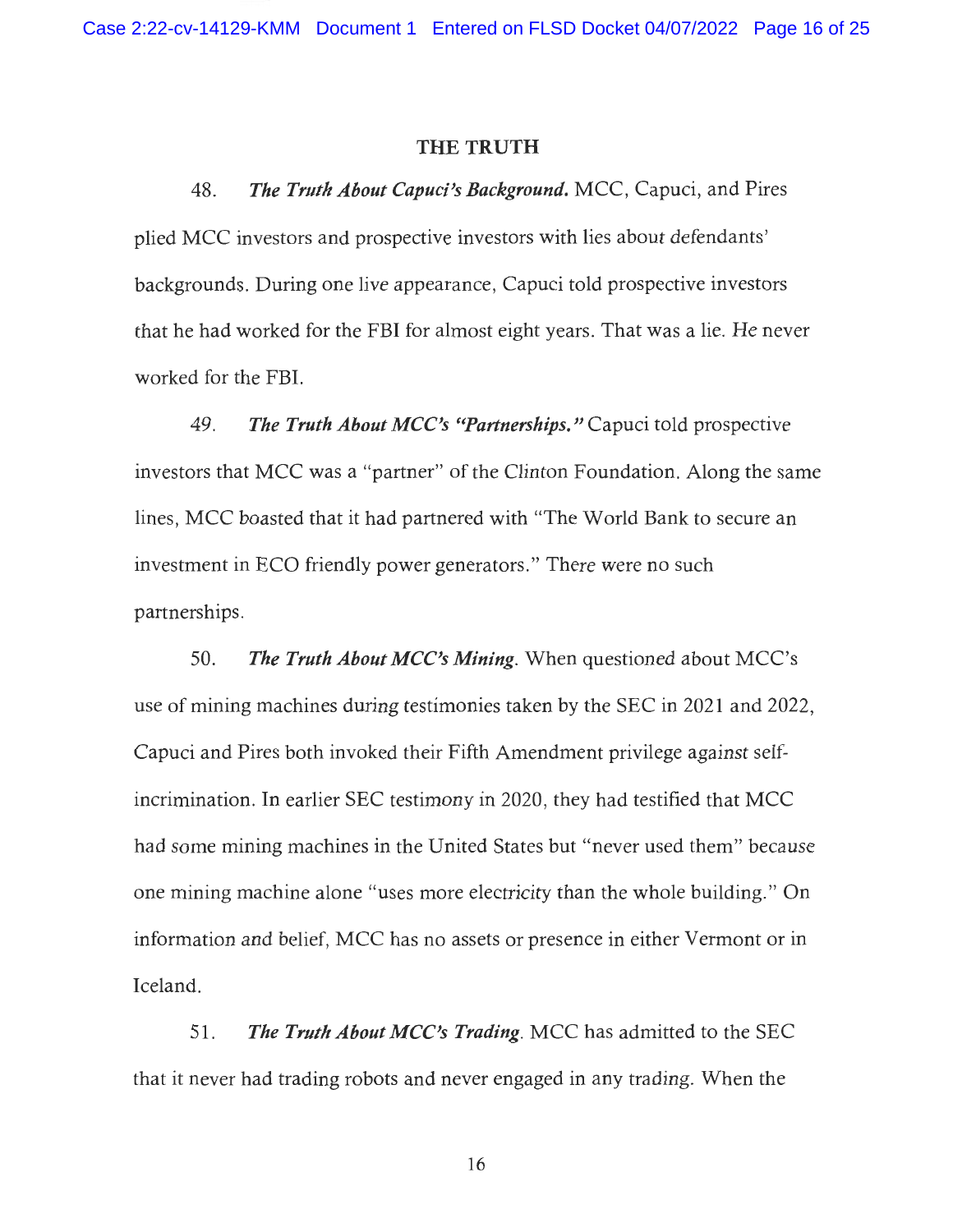SEC questioned Capuci and Pires about MCC's trading platform, they invoked their Fifth Amendment rights against self-incrimination.

52. *The Truth About Investor "Profits"* **&** *The Value of CPTL.* The portal or "back office" MCC established to interface with investors reflected the accrual of the supposed I% daily profits in each investor account. This provided comfort to investors that MCC was consistently earning them reliable, significant profits.

53. Bitchain assured investors that the CPTL accumulating in their accounts ranged in value from thousands of dollars to hundreds of thousands of dollars. The ugly truth was that any one of these account statements grossly exceeded the *cumulative value of all CPTL.* On a day when the CPTLCoin website listed the value of CPTL as \$2.43, its actual closing value was \$.000605. On a day when Bitchain listed CPTL's value as \$2.43, its actual closing value was \$.00032. The profits posted on MCC's "back office" and the value of CPTL were figments of defendants' active imaginations.

54. So too were defendants' statements about CPTL. Defendants had never applied for CPTL to trade on a legitimate crypto asset trading platform. There was no casino, hotel, or mall with stores that accepted CPTL. There was no Apple Pay-like app that used CPTL. In short, no investor - or anyone, for that matter - has ever successfully withdrawn, sold, traded or otherwise used their CPTL.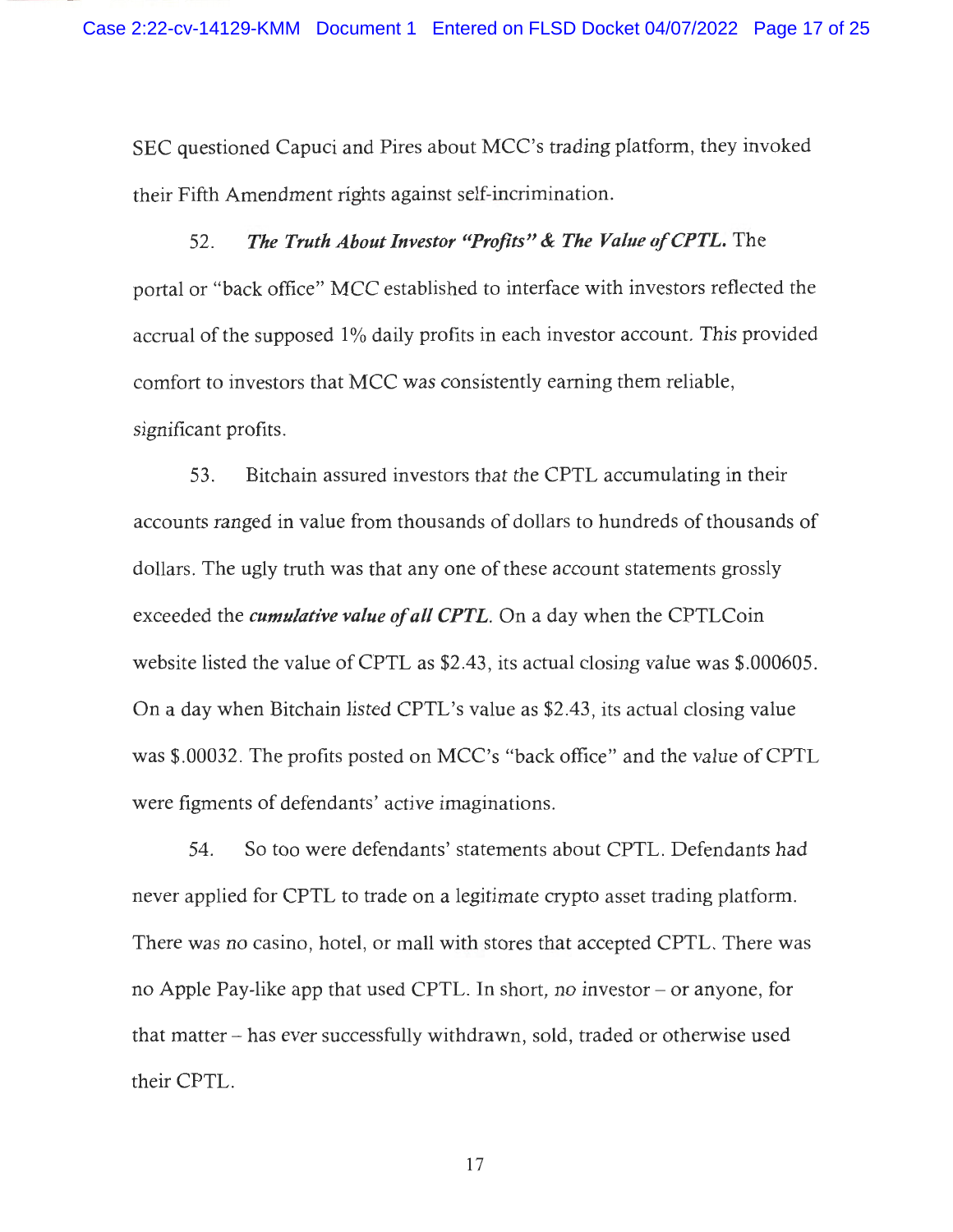### **DEFENDANTS HA VE PROFITED HANDSOML Y FROM THEIR SCHEME AT THE INVESTORS' EXPENSE**

55. While MCC members have been unable to withdraw their investment proceeds, defendants' scheme has proven wildly successful - but only for defendants. Their scheme attracted tens of thousands of investors, over a thousand of whom live in the United States, including within the Southern District of Florida. MCC and Capuci maintained an investor list showing 65,535 investor accounts. Conservatively, defendants netted at least \$8.1 million from the sale of mining packages and \$3 .2 million in initiation fees. More likely, they made far more than that.

56. Defendants have misappropriated much of these proceeds. Capuci and Pires have paid themselves generous salaries, ranging from \$5,000 to \$20,000 a month in Bitcoin each. Further, at a time when MCC was Capuci's only source of income, he spent millions to fund a lavish lifestyle. He bought two Ferraris, a Lamborghini, a Mercedes, a yacht, and real estate, among other extravagant purchases.

57. Pires, for his part, has spent about \$10.9 million during the relevant period, some of which he used to buy real estate, a Mercedes, a Harley Davidson, a Land Rover, and a Lamborghini.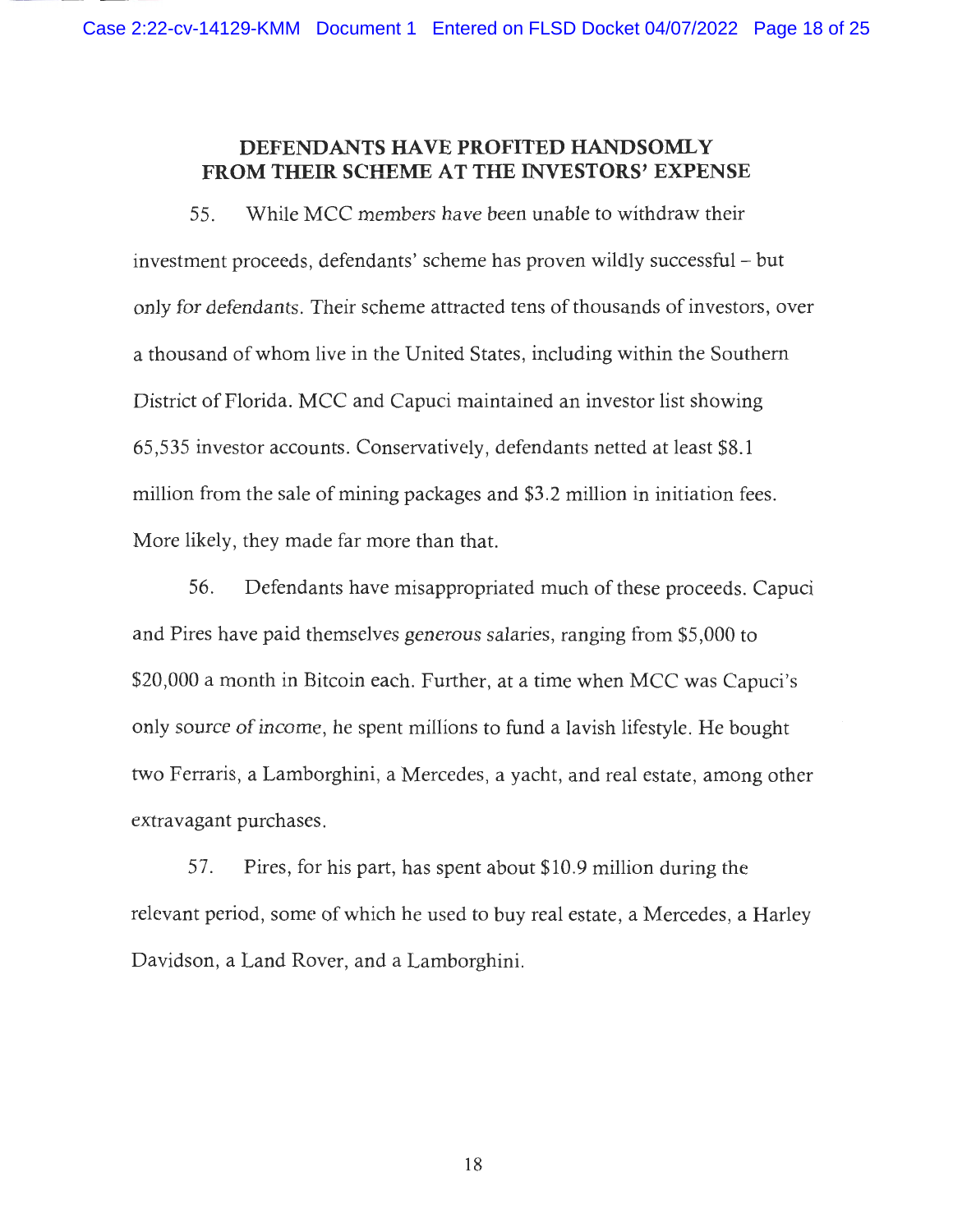# **COUNTI**

# **Violations of Sections S(a) and (c) of the Securities Act (Against Defendants MCC, Capuci, and Pires)**

58. Paragraphs **1** through 57 are realleged and incorporated by

reference.

59. At all times alleged in this Complaint, no registration statement was filed or in effect with the Commission pursuant to the Securities Act with respect to the securities and transactions issued by MCC described in this Complaint, and no exemption from registration existed with respect to these securities and transactions.

60. Since at least 2018, defendants MCC, Capuci, and Pires, directly and indirectly:

- (a) made use of any means or instruments of transportation or communication in interstate commerce or of the mails to sell securities, through the use or medium of a prospectus or otherwise;
- (b) carried or caused to be carried securities through the mails or in interstate commerce, by any means or instruments of transportation, for the purpose of sale or delivery after sale; or
- ( c) made use of any means or instruments of transportation or communication in interstate commerce or of the mails to offer to sell or offer to buy through the use or medium of any prospectus or otherwise any security,

without a registration statement having been filed or being in effect with the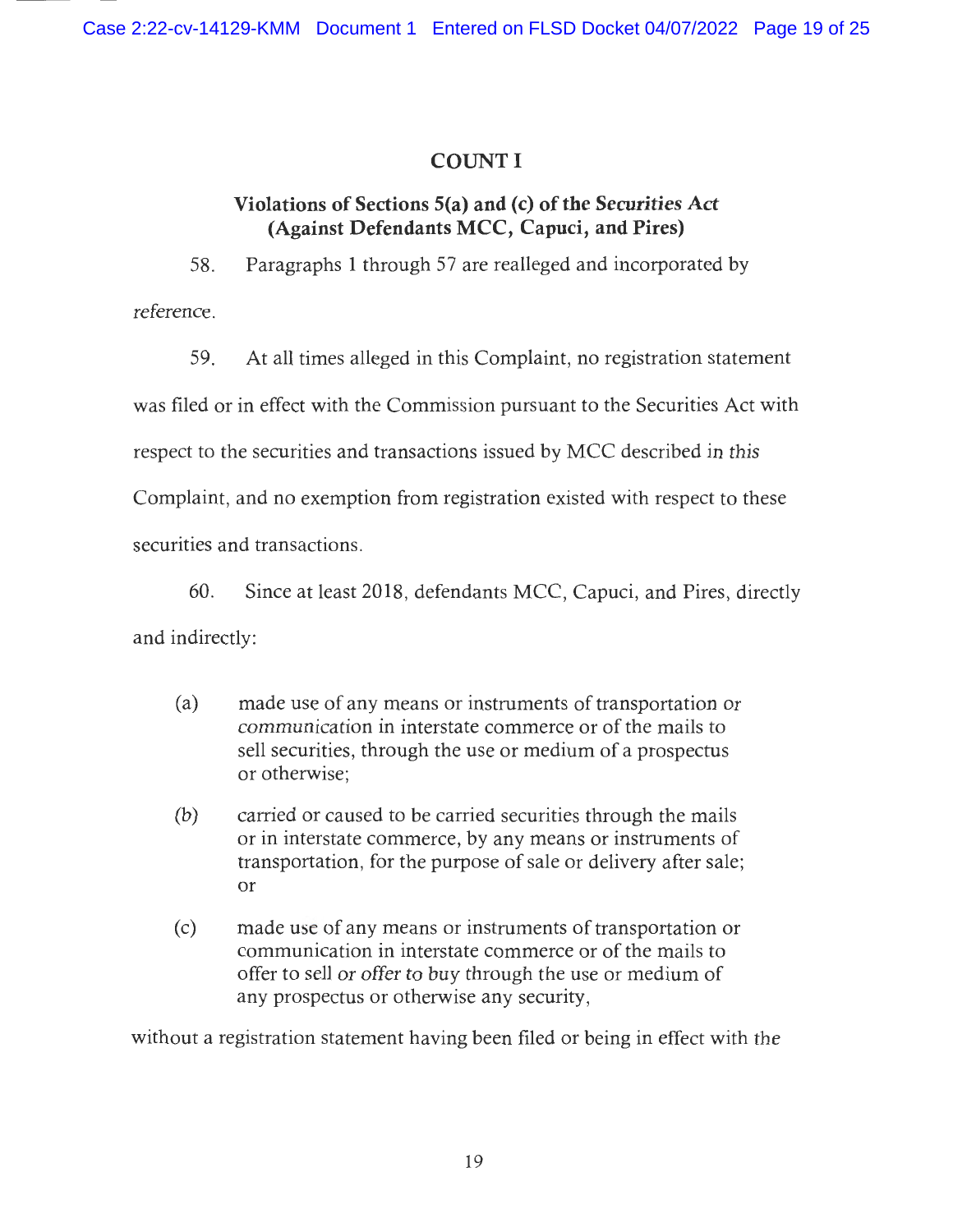Commission as to such securities.

61. By reason of the foregoing, defendants MCC, Capuci, and Pires violated and, unless enjoined, are reasonably likely to continue to violate Sections 5(a) and 5(c) of the Securities Act, 15 U.S.C. §§ 77e(a) and 77e(c).

#### **COUNT II**

### **Violations of Section l 7(a) of the Securities Act (Against All Defendants)**

62. Paragraphs 1 through 57 are realleged and incorporated by reference as though fully set forth herein.

63. By engaging in the conduct described above , defendants, in the offer and sale of securities, by the use of the means and instruments of transportation or communication in interstate commerce or by use of the mails, directly or indirectly, have (a) employed devices, schemes and artifices to defraud; (b) obtained money and property by means of untrue statements of material fact and by omitting to state material facts necessary to make the statements made, in light of the circumstances under which they were made, not misleading; and (c) engaged in transactions, practices, and courses of business which operated or would operate as a fraud or deceit upon the purchasers of such securities.

64. Specifically, all defendants violated Sections l 7(a)(l) and **l** 7(a)(3) of the Securities Act. Defendants MCC, Capuci, and Pires further violated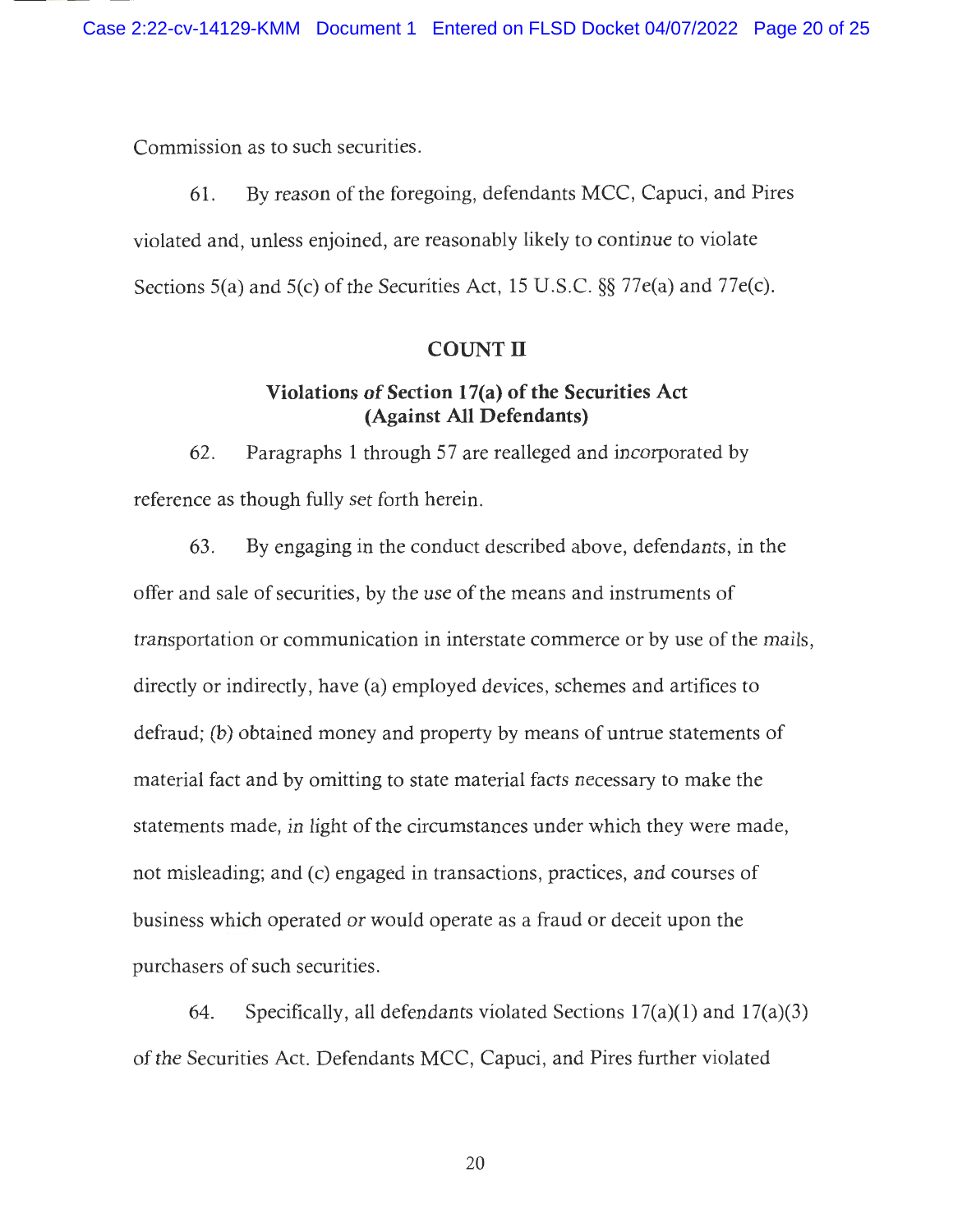Section 17(a)(2) of the Securities Act.

65. Defendants acted knowingly, or with extreme recklessness, in engaging in the fraudulent conduct described above.

66. Defendants also acted negligently in engaging in the conduct described above.

67. By engaging in the conduct described above, defendants violated Sections l 7(a)(l), l 7(a)(2), and **l** 7(a)(3) of the Securities Act [15 U.S.C. §§  $77q(a)(1)$ ,  $77q(a)(2)$ , and  $77q(a)(3)$ ] in the manner set forth above.

#### **COUNTIII**

### **Violations of Section 1 0(b) of the Exchange Act, and Exchange Act Rule 1 0b-5 (Against All Defendants)**

68. Paragraphs **1** through 57 are realleged and incorporated by reference.

69. As more fully described in paragraphs 1 through 57 above, defendants, in connection with the purchase and sale of securities, by the use of the means and instrumentalities of interstate commerce and by the use of the mails, directly and indirectly: used and employed devices, schemes and artifices to defraud; made untrue statements of material fact and omitted to state material facts necessary in order to make the statements made, in light of the circumstances under which they were made, not misleading; and engaged in acts, practices and courses of business which operated or would have operated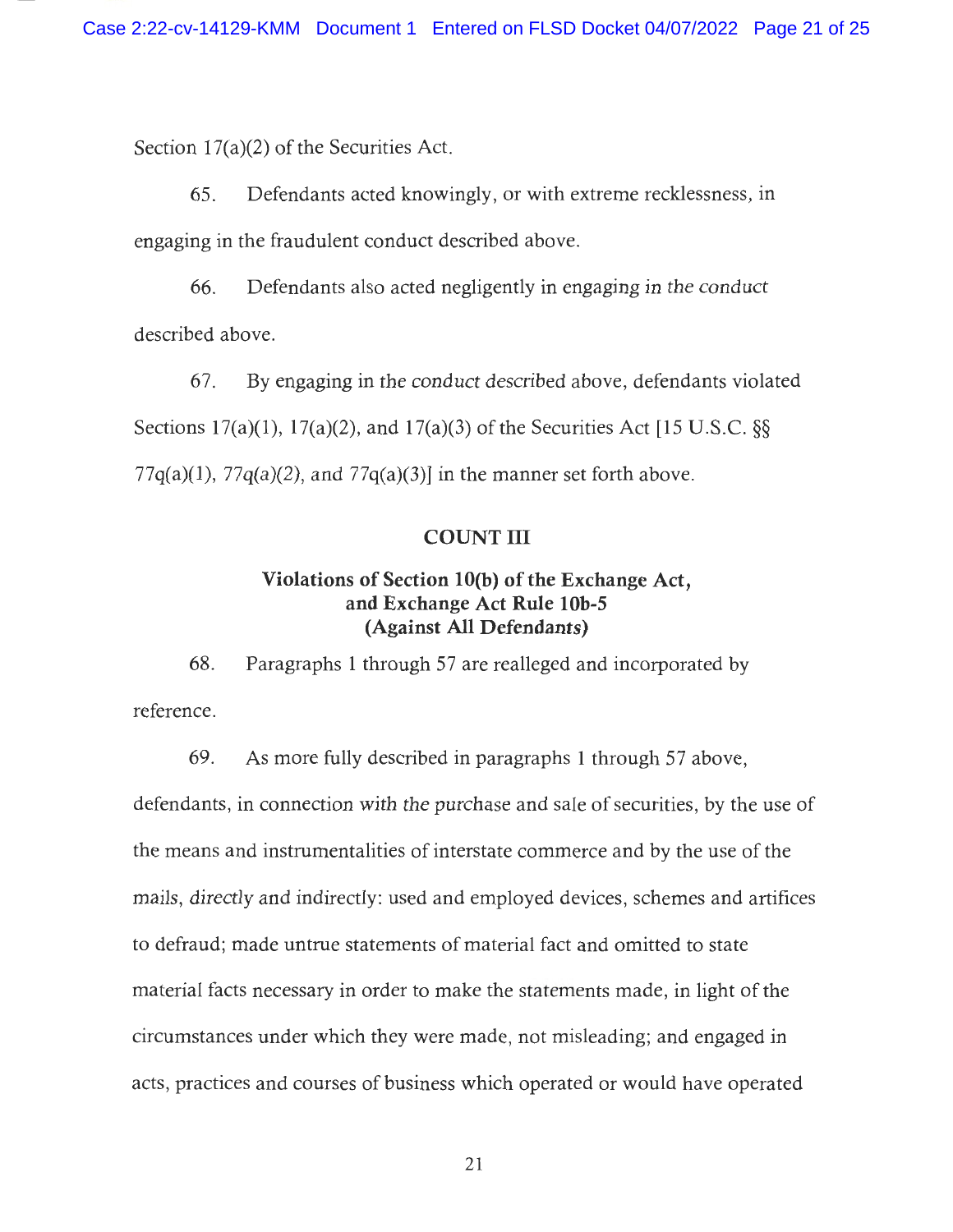as a fraud and deceit upon purchasers and sellers and prospective purchasers and sellers of securities.

70. Specifically, all defendants violated Rule 10b-5(a) and (c) of the Exchange Act. Defendants MCC, Capuci, and Pires further violated Rule 10b-5(b) of the Exchange Act.

71. Defendants knew, or were reckless in not knowing, of the facts and circumstances described in paragraphs 1 through 70 above.

72. By reason of the foregoing, defendants violated Section l0(b) of the Exchange Act [15 U.S.C. §78j(b)] and Rule l0b-5 thereunder [17 C.F.R. 240.10b-5] in the manner set forth above.

### **COUNT** IV

### **Control Person Liability (Against Defendants Capuci and Pires)**

73. Paragraphs 1 through 57 are realleged and incorporated by reference.

74. At all relevant times, Capuci and Pires have been, directly or indirectly, control persons of MCC for purposes of Section 20(a) of the Exchange Act, 15 U.S.C. § 78t(a).

75. MCC violated Section l0(b) and Rule l0b-5 of the Exchange Act. As control persons of MCC, Capuci and Pires are jointly and severally liable with and to the same extent as MCC for violations of Section 10(b) and Rule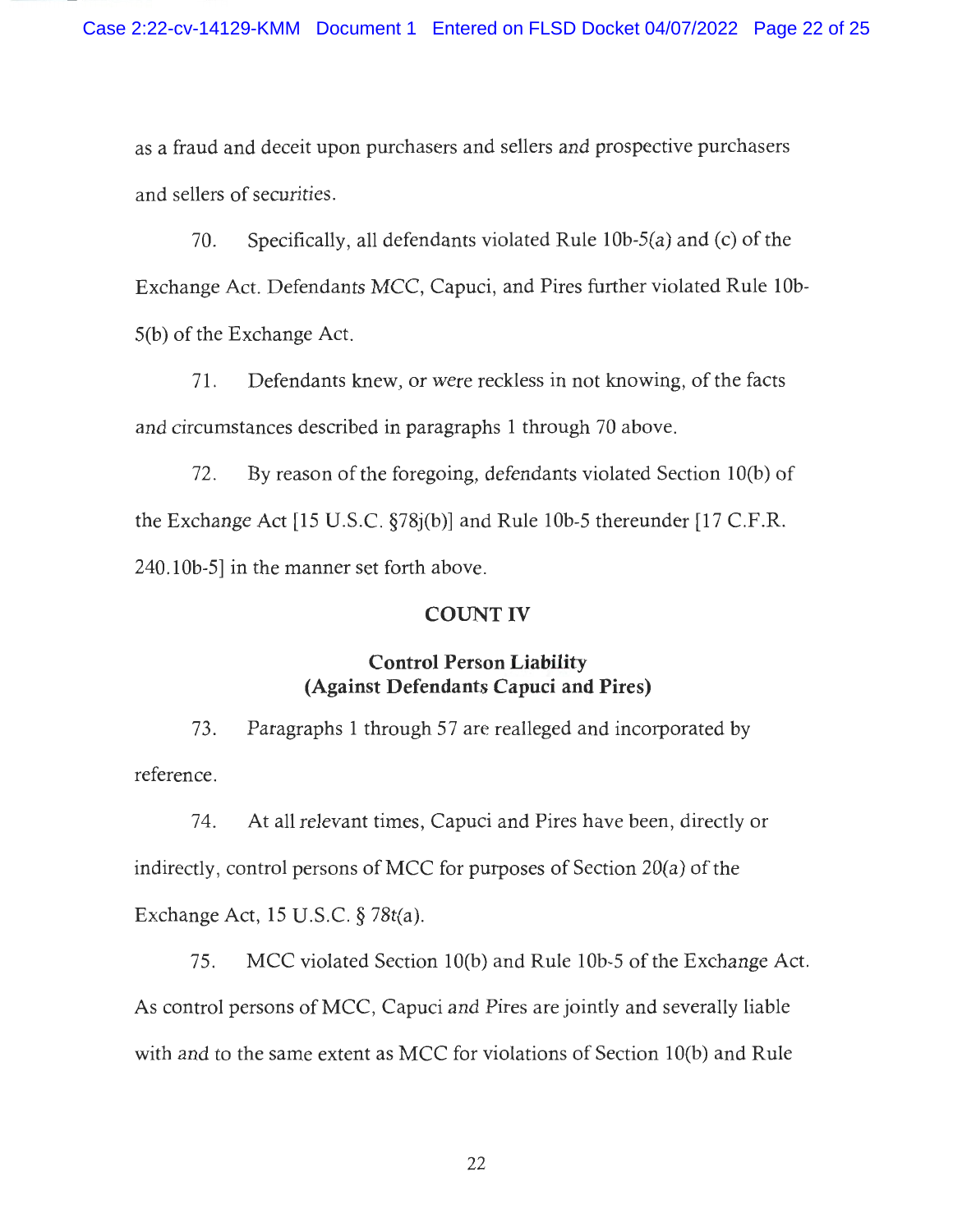10b-5 of the Exchange Act.

#### **RELIEF REQUESTED**

**WHEREFORE,** the Commission respectfully requests that this Court:

I.

Issue permanent injunctions restraining and enjoining defendants from violating Sections 5(a), 5(c), and **l** 7(a) of the Securities Act [15 U .S.C. §§ 77e(a), (c), and 77q(a)]; and Section 10(b) of the Exchange Act [15 U.S.C.  $\S 78j$ ] and Rule l0b-5 [17 CFR § 240.l0b-5] thereunder, and from soliciting any new investors; accepting additional funds from existing investors; or issuing, purchasing, offering, or selling any security.

#### II.

Order defendants to disgorge the ill-gotten gains received because of the violations alleged herein, including prejudgment interest, pursuant to Section 2l(d)(5) and 2l(d)(7) of the Exchange Act [15 U.S.C. §§ 78u(d)(5), and  $78u(d)(7)$ ].

#### III.

Order defendants to pay civil penalties pursuant to Section  $20(d)$  of the Securities Act [15 U.S.C.  $\S 77t(d)$ ] and Section 21(d)(3) of the Exchange Act [15 U.S.C.  $\S$  78u(d)(3)].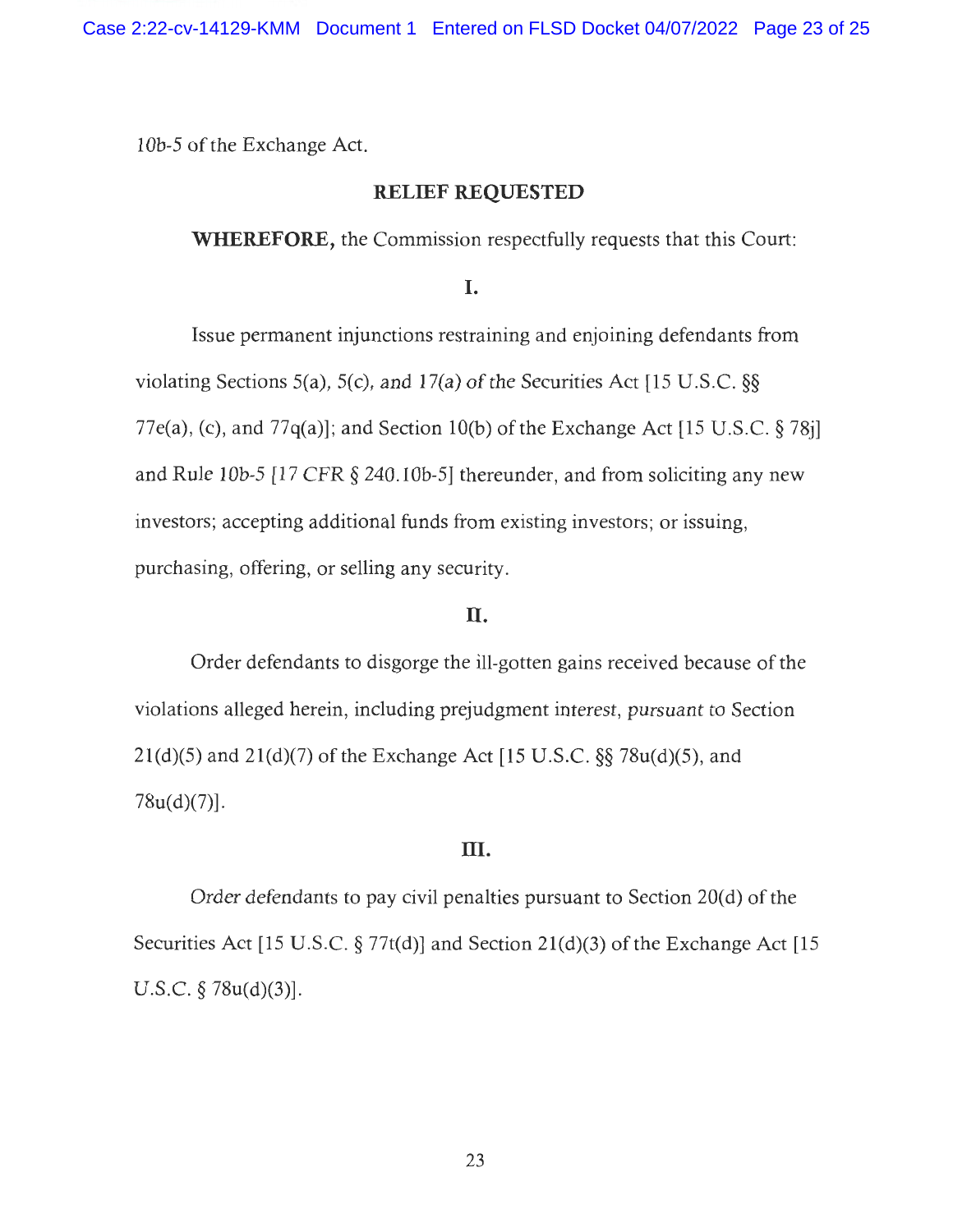### IV.

Permanently bar defendants Capuci and Pires from serving as an officer or director of any company that has a class of securities registered pursuant to Section 12 of the Exchange Act [15 U.S.C. § 781] or that is required to file reports pursuant to Section 15(d) of the Exchange Act [15 U .S.C. § 78o(d)], pursuant to Section 2l(d)(2) of the Exchange Act [15 U.S.S. § 78u(d)(2)].

### **V.**

Grant such other relief as this Court deems appropriate.

### **JURY DEMAND**

The Commission hereby requests a trial by jury.

# **UNITED STATES SECURITIES AND EXCHANGE COMMISSION**

UNITED STATES SECURITIES<br>AND EXCHANGE COMMISSION<br>By: Jonathan S. Polish<br>One of Its Attorneys

One of Its Attorneys

Jonathan S. Polish Senior Trial Counsel S.D. Fla. No. A5502869 Direct Dial: (312) 353-6884 Email: PolishJ@SEC.gov

Christine B. Jeon S.D. Fla. No. A5502884 Senior Counsel Direct Dial: (312) 353-7419 Email: JeonC@SEC.gov